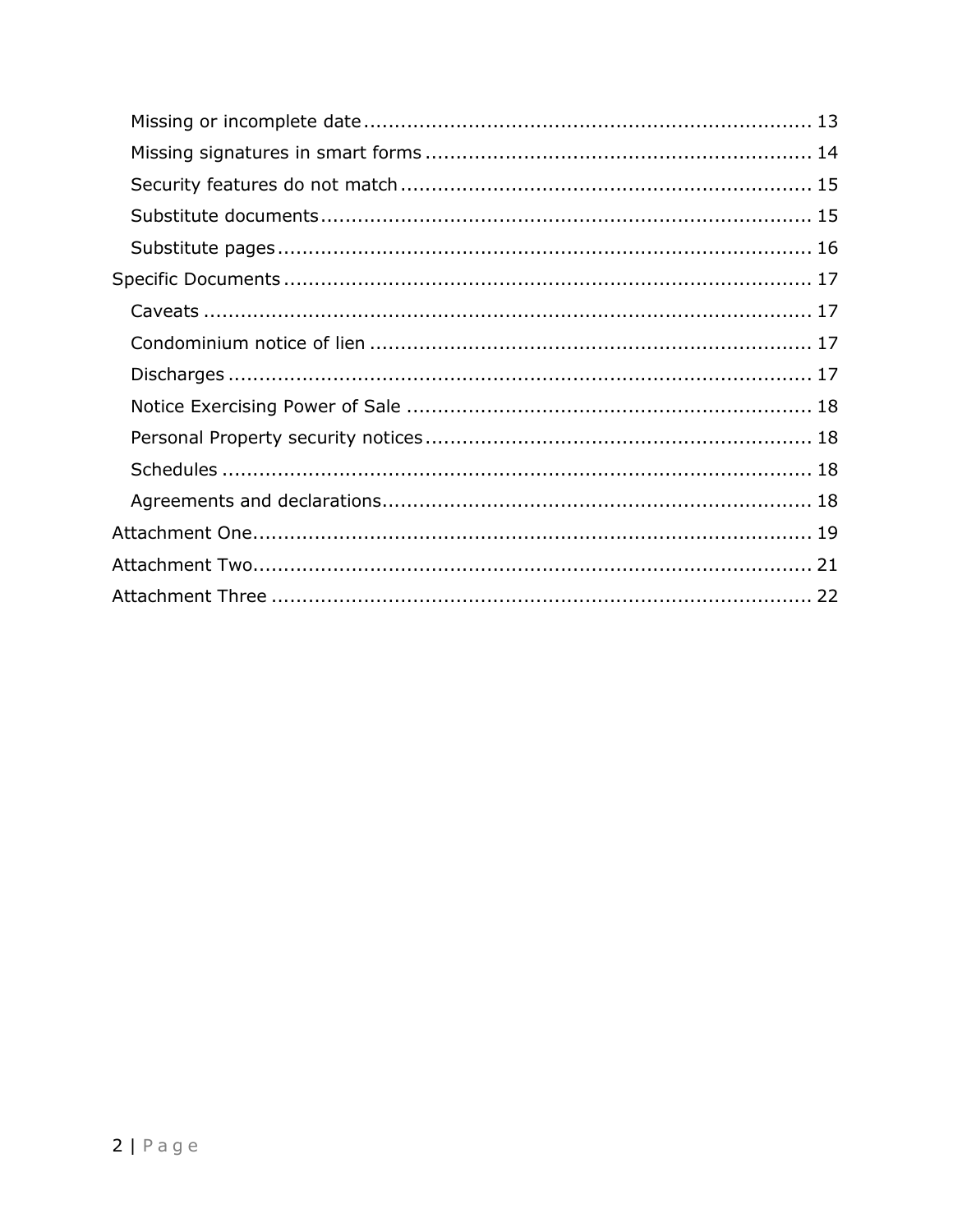# The correction policy explained

The mission of the Manitoba land titles system is to give certainty to titles and to estates in land in the province of Manitoba, to facilitate the proof of title and to render dealings with land simpler and less expensive.

To ensure the success of this mission, documents presented for registration must comply with certain clear and specific legal guidelines. Historically, documents that were not suitable for registration due to deficiencies were rejected and returned to registrants.

The land titles correction policy was developed by the Registrar-General of Manitoba in conjunction with the District Registrars of the various land titles offices to address those documents that contain deficiencies of one sort or another. The policy allows errors in documents to be corrected without rejection, so long as the correction does not change the substance of the document or endanger the land titles assurance fund.

Corrections can come in the form of a letter, a properly completed Form 30, Correction to Statutory Evidence, a piece of supplementary evidence, or an affidavit or statutory declaration.

This correction policy is an internal document intended to provide instruction to staff of The Property Registry. It is made available to the public as a reference tool.

Though the correction policy is intended to assist clients where possible; it cannot cover all situations and is subject to revision as the law and circumstances change. The use and application of the correction policy in specific situations and for specific parties is subject to the discretion of the District Registrar.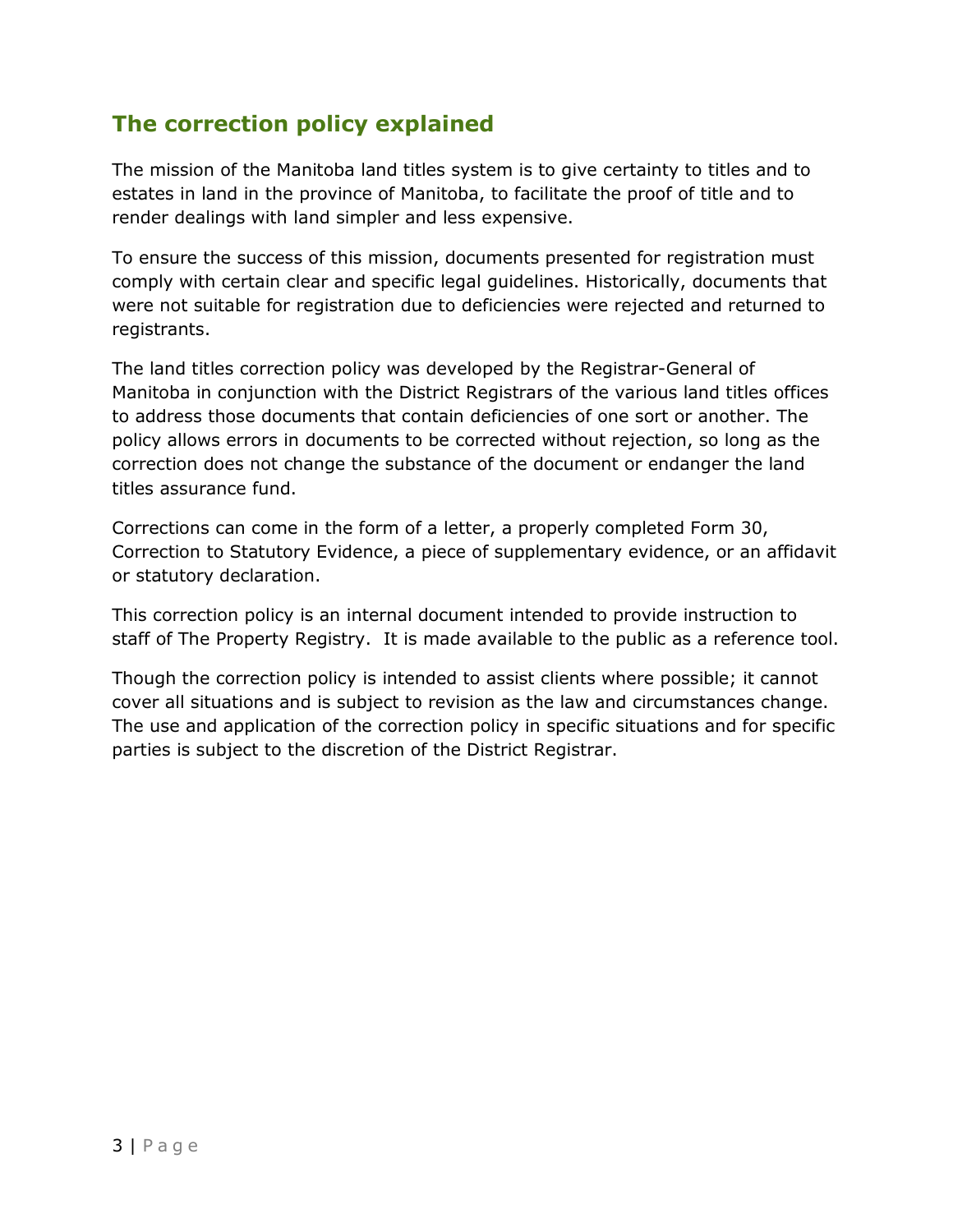# The correction policy

## Application

The full correction policy is available to lawyers, First Canadian Title and Level 4 Management. A modified correction policy is available to banks, credit unions and other lenders, allowing them to correct mortgages and amending agreements. Certain specified corrections can be made by any registrant.

#### Client contact and hold period

Clients can be contacted either through email or over the telephone. Once the client has been contacted the documents should be held for ten business days. In certain situations the documents can be held longer. This is discretionary and will depend on such factors as the level of communication, the nature of the correction, the difficulty in providing the correction and the efforts being made by the client to provide the correction.

#### Second contact

Where a client has been contacted and the client has not responded, either with the correction or in some other manner, the client is not to be contacted a second time. The document series is to be rejected.

#### When to reject

Documents that can be corrected should only be rejected under the following circumstances:

- If the document series contains more than three errors or omissions (this does not include one error repeated in numerous documents).
- If the document series contains an error that cannot be corrected with the policy.
- If the registrant has asked in writing for the series to be rejected.
- If the registrant has been contacted in accordance with the policy and has not provided the required correction in a timely fashion.

#### Notes regarding correction

All notes regarding the deficiency process should be made on the document review form in eWorkflow. This would include a list of deficiencies, a record of all calls or emails sent or received and the fact that a correction document such as a letter, a Form 30 or other supplementary document has been received.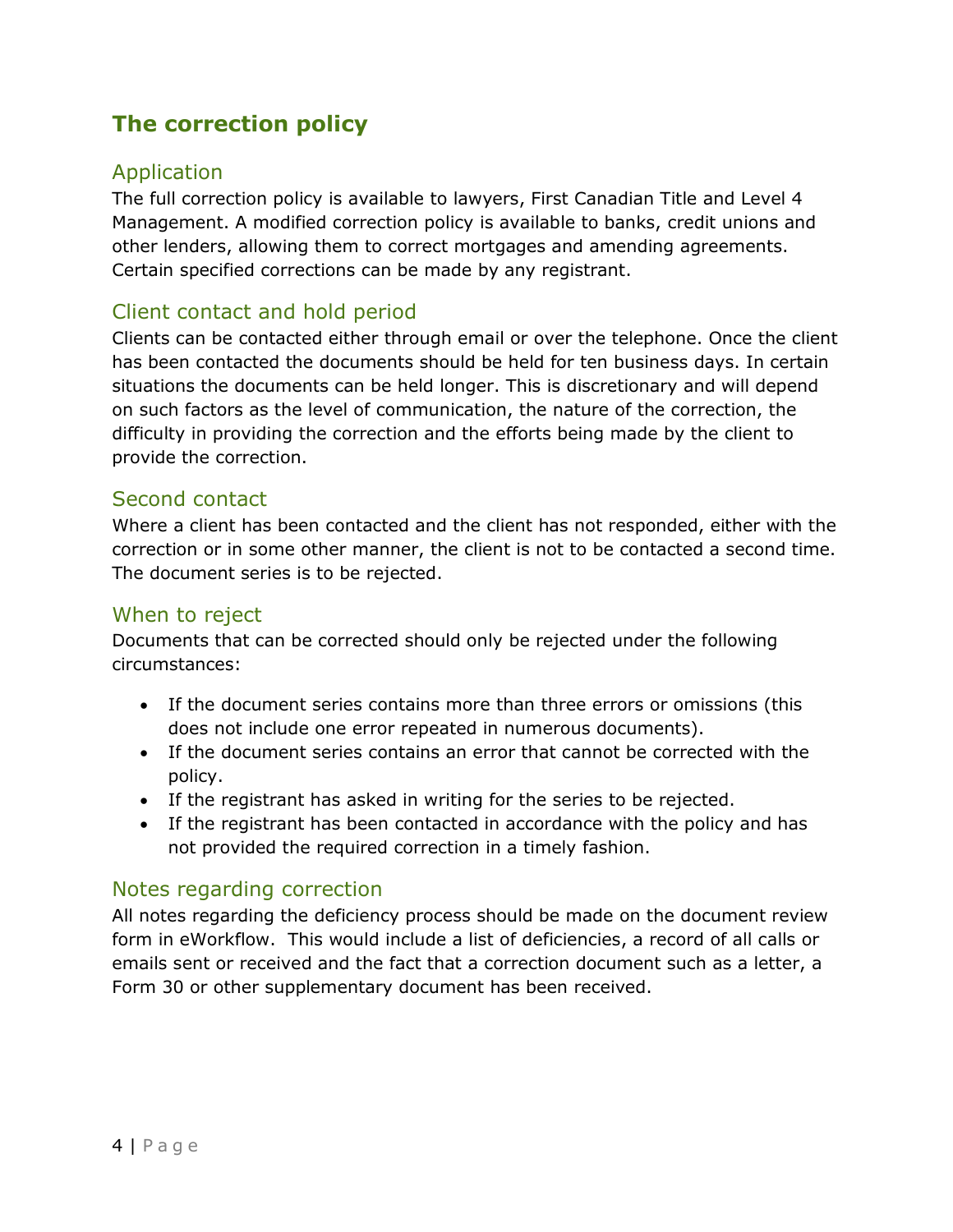# The correction letter

#### Requirement for a correction letter

Other than sworn evidence, most errors and omissions in documents can be corrected by way of a letter. Unless the policy provides otherwise, these letters:

- Must be from a barrister or solicitor entitled to practise in Canada.
- Must be signed by that lawyer.
- May be sent in by fax or email without any need for the original to follow.
- Must contain certain minimum elements:
	- 1. A clear statement of the correction to be made.
	- 2. A statement that the person signing the letter has the complete authority to make the change.
	- 3. A statement that the change to the document is a correction of an error and is not a change in the substance of the document.

A sample of correction letter can be found in **attachment one**. This sample can be provided to lawyers.

#### Incomplete/incorrect correction letters

Where a correction letter has been provided and it is incomplete or in error, and a subsequent correction letter is required, the original correction letter is to be retained by examination staff.

#### Correction by lawyer attending in person

A lawyer wishing to make a correction to a document while they are in our office may write a letter of correction as long as it conforms to the guidelines set out above.

A fill-in-the-blanks correction letter for lawyers attending in person can be provided to clients. It can be found in attachment two.

#### Exception for Affidavits, Statutory Declarations and Statutory Evidence

With the exception of the date of signing, the following statutorily required evidence cannot be corrected by way of a correction letter:

- The content of affidavits and statutory declarations. This includes affidavits of lost or destroyed duplicate titles, affidavits of witness, and purchasers' and sellers' declarations under The Condominium Act
- Evidence under The Homesteads Act
- Tax exemption evidence under The Tax Administration and Miscellaneous Taxes Act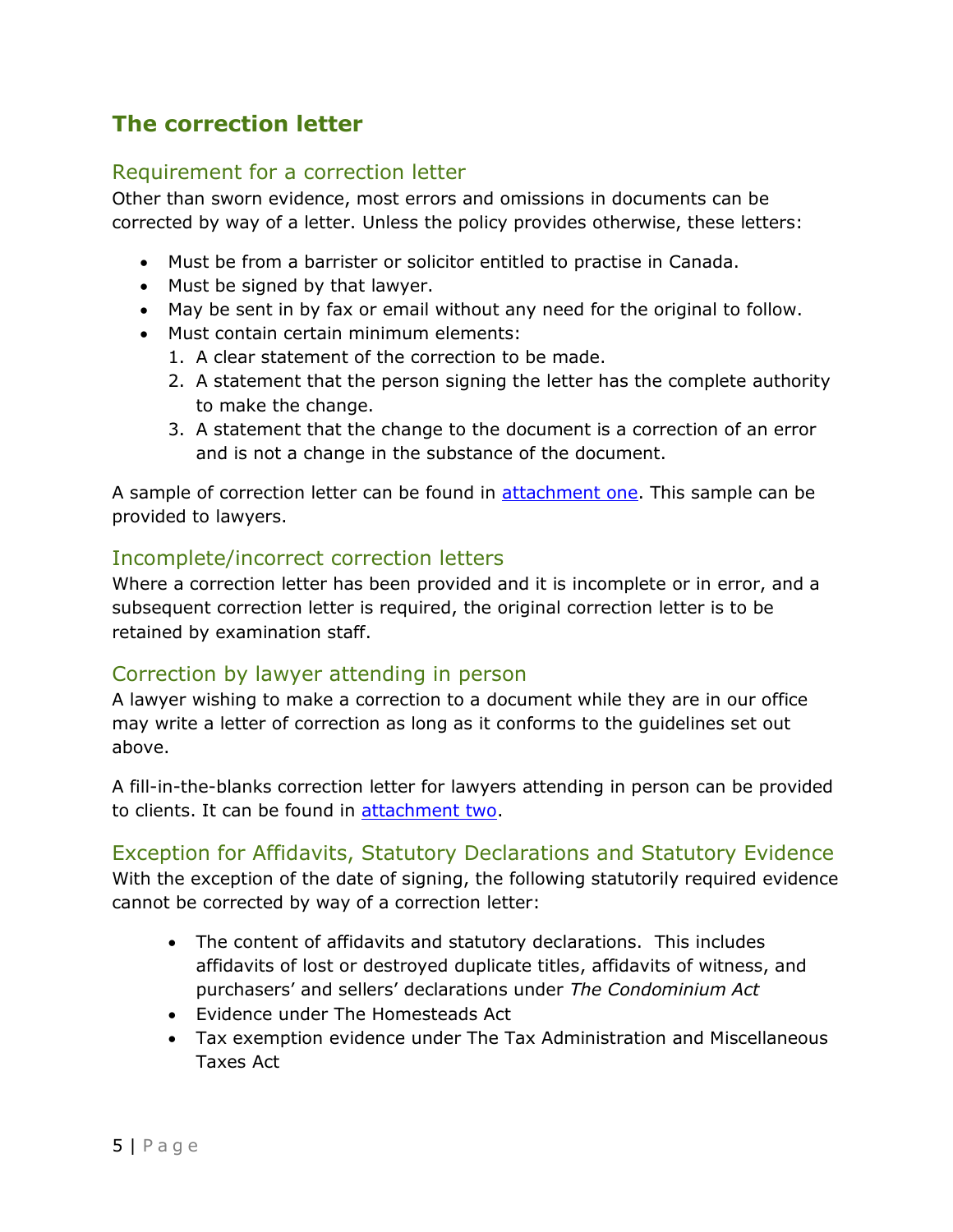Where the signing date is either missing or incomplete in an affidavit or statutory declaration, a letter can be obtained confirming the signing date. This letter must be signed by the witness to the signature in question and it must contain sufficient detail to identify the subject affidavit or statutory declaration.

#### Correction emails

An email can be submitted in place of a correction letter provided it meets the following requirements:

- It must be from the person entitled to make the correction. It cannot be from that person's paralegal, assistant, or secretary.
- It must contain all of the language that would be required in a correction letter.
- It must contain the name, position, and contact particulars of the sender.

Unlike a correction letter, the email does not need to have a signature.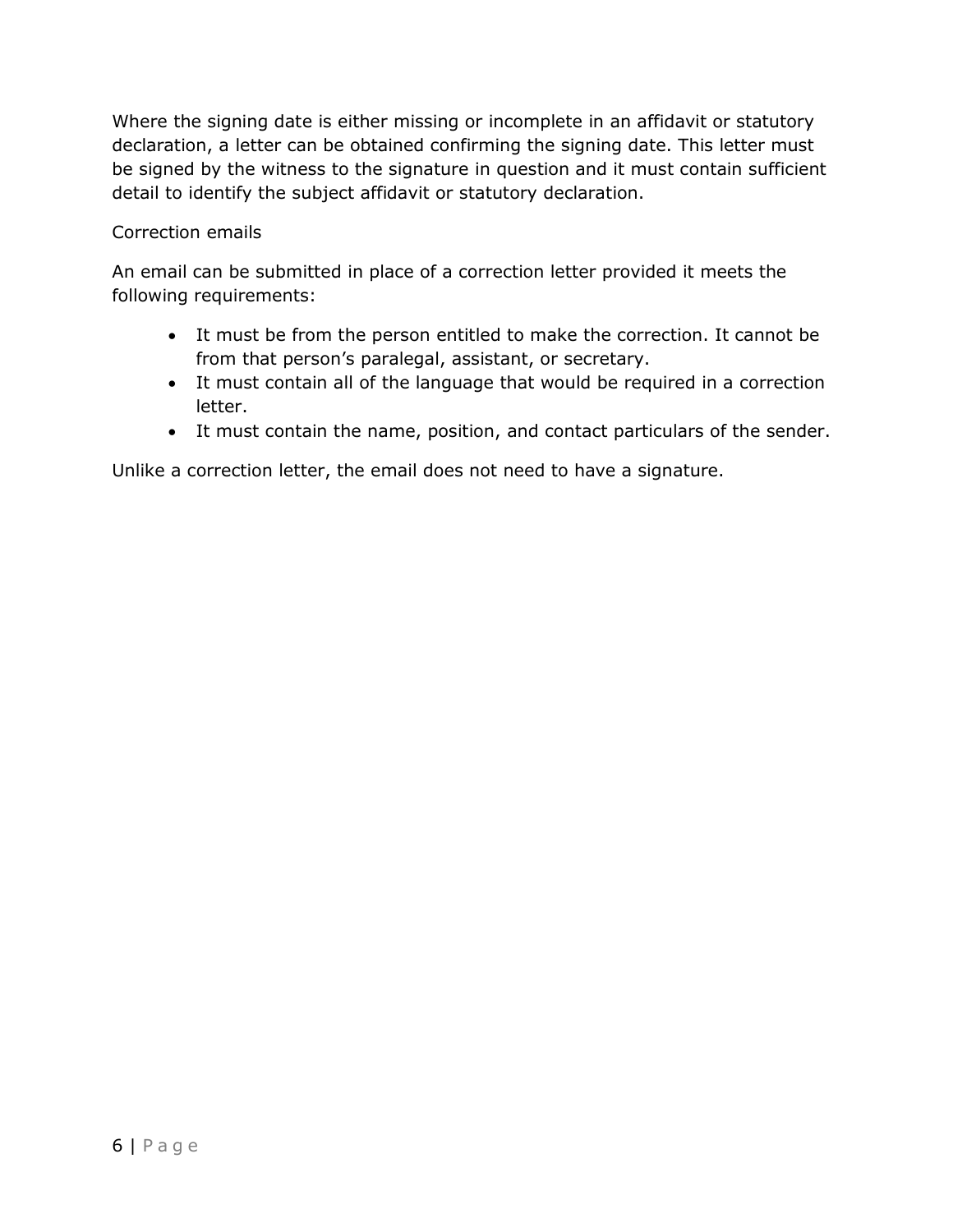# Form 30, Correction to Statutory Evidence

Form 30, Correction to Statutory Evidence, was developed to allow clients to correct evidence that is insufficient, missing or incorrect. Form 30 can be submitted by lawyers, lenders, utility companies, governments and government agencies and similar bodies.

Form 30 can be used to correct:

- The content of affidavits and statutory declarations. This includes affidavits of lost or destroyed duplicate titles, affidavits of witness, and purchasers' and sellers' declarations required under The Condominium Act.
- Evidence under The Homesteads Act.
- Fair market value and tax exemption evidence under The Tax Administration and Miscellaneous Taxes Act. This could include providing tax exemption evidence that has been missed by a transferee.
- Evidence under The Farm Lands Ownership Act.

Form 30 cannot be used to:

- Provide missing signatures, either of parties or of witnesses
- Fix a form lacking the conveyancing clause (I hereby mortgage…/I hereby transfer…)

Form 30

- Must be signed by the person with personal knowledge (the person required to provide the evidence that is in need of correction)
- Is not to be signed by a person's solicitor and agent (their lawyer)
- Is not to be witnessed
- Is to be used in all situations where, in the past, a schedule would have been obtained to provide evidence
- Is to be used with both prescribed forms (paper forms and smart eForms) and non-prescribed forms (condominium declarations, debentures, easement agreements and declarations, etc.)

Letter required

Form 30 is to be accompanied by a letter from the party submitting it, identifying the document that it pertains to and the evidence that is being amended or corrected.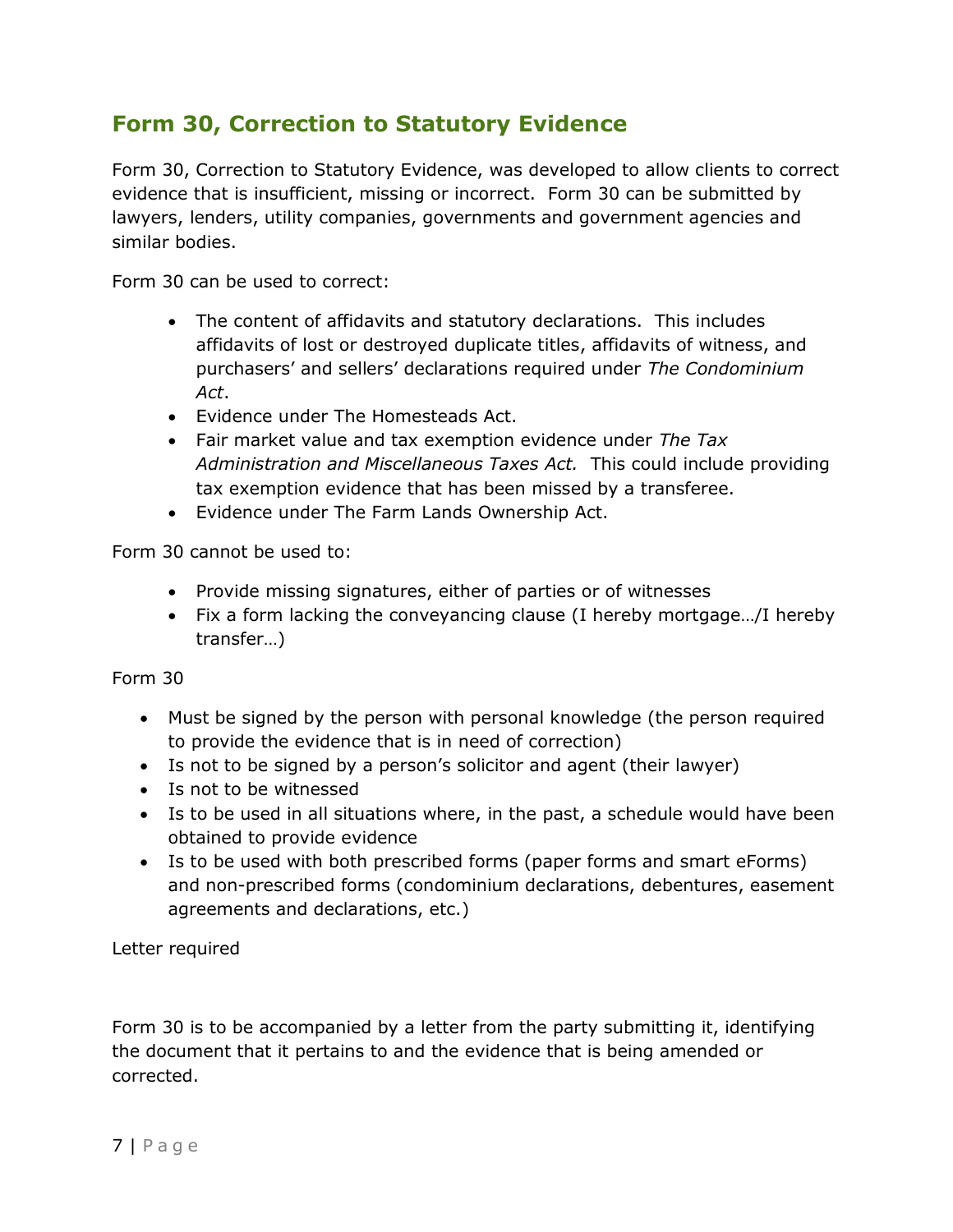# Email correspondence to be preserved

Where correction materials such as letters, affidavits, certificates, schedules or other supplementary documents are provided by way of email, in addition to keeping the correction materials, the email must be preserved. The email confirms the date and time of the correction as well as the particulars of the party who provided the correction. It may contain other relevant statements as well. These emails are to be saved as a PDF image and attached to the document that is being corrected.

# Correction Issues

#### Adding or removing names of transferees

If the name of a transferee must be removed from a transfer, this can be accomplished though the submission of both:

- 1. A standard correction letter from the lawyer for the registrant confirming that the name is to be removed; and
- 2. The written approval of the party who is to be deleted.

If the name of a transferee is to be added to a transfer, this can be accomplished though the submission of both:

- 1. A standard correction letter from the lawyer for the registrant confirming that the name is to be added; and
- 2. The written approval of the existing transferees.

#### Alterations to documents

The content pages of a smart eForms cannot be altered once the form has been locked. Any changes or corrections must be made using a properly drafted correction letter or through the use of the Form 30. Because the document filed in the eRegistration portal is the electronic file used to generate the printed pages, any changes made to a paper print-out will be lost and will not be reflected on the document that is submitted.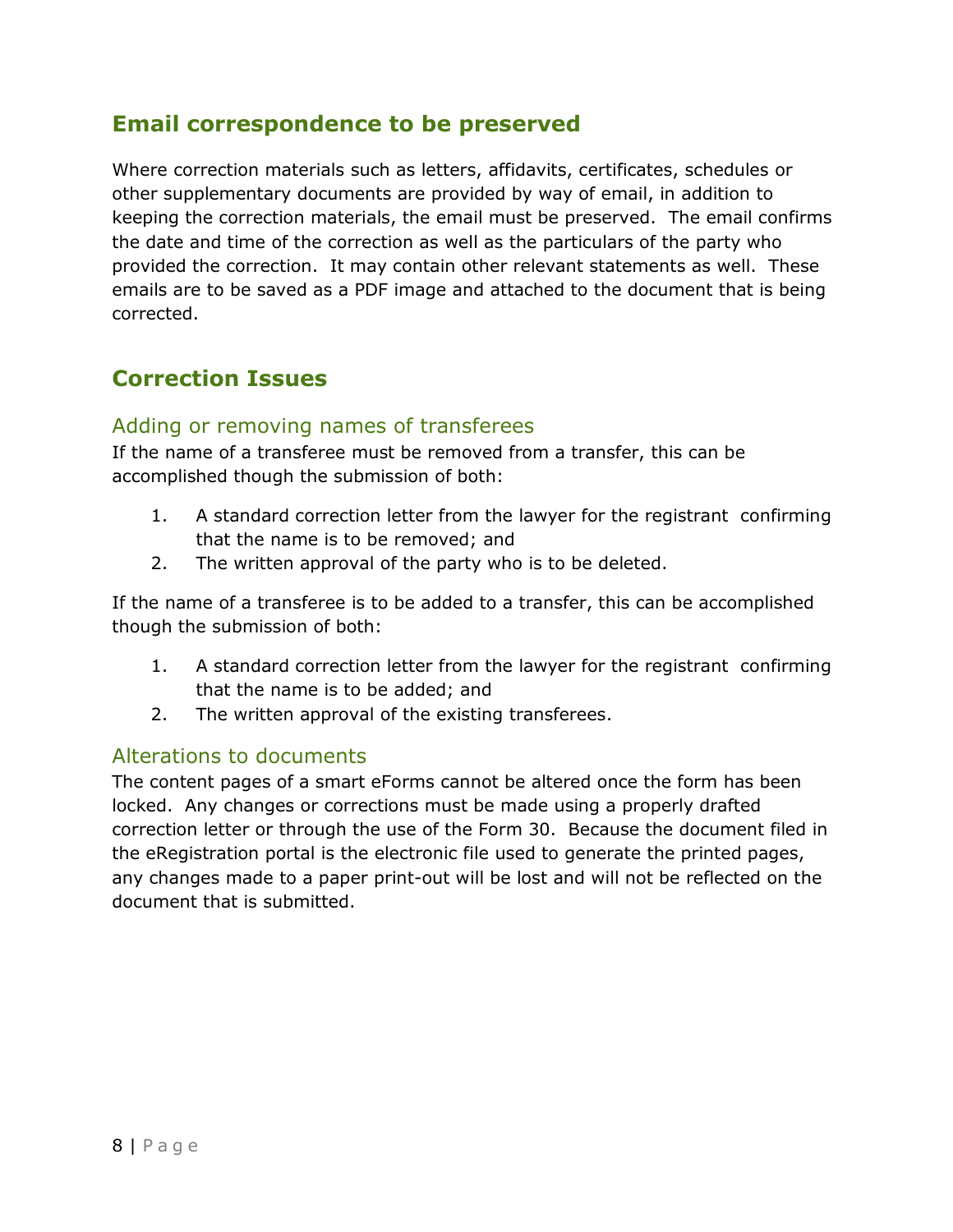# Condominium buyer and seller statutory declarations

Statutory declarations from condominium buyers and sellers cannot be corrected by way of correction letter.

Supplementary evidence can either come in the form of either a new statutory declaration or a properly completed Form 30, Correction to Statutory Evidence.

If the parties cannot provide a replacement declaration due to particular circumstances, ascertain the details and discuss with the District Registrar. The District Registrar has the discretion to accept other evidence of the facts.

## Conveyance clause (mortgaging / transferring statement)

None of the mortgaging statement (I hereby mortgage to the mortgagee my interest in the land), the transferring statement (I hereby transfer the land to the transferee) or the amending statement (I agree to amend the affected mortgage as set forth herein) may be corrected or inserted by way of lawyer's letter. Where any of these statements is missing or incomplete re-execution is required.

#### Corporate execution

Where a party executing a document on behalf of a corporation neglects to provide their authority, evidence of that authority can come in by way of a correction letter.

That letter can either be signed by:

- 1. A lawyer involved in the transaction (standard lawyer's correction letter).
- 2. By the party who actually signed the document. Where it is the party signing the document, the letter should identify the document in question, and contain a statement identifying their authority to sign it. Examples:

I, Laila Lender, am the party who executed the discharge registered in the Winnipeg Land Titles Office as number 1234567 on behalf of Squeaky Clean Finance and Soap Company. I am an employee of the Company, and I have the authority to bind same.

I, Larry Lender, am the party who executed the discharge registered in the Winnipeg Land Titles Office as number 1234567 on behalf of Squeaky Clean Finance and Soap Company. I executed the document pursuant to power of attorney registered in the Winnipeg Land Titles Office as number 2345678.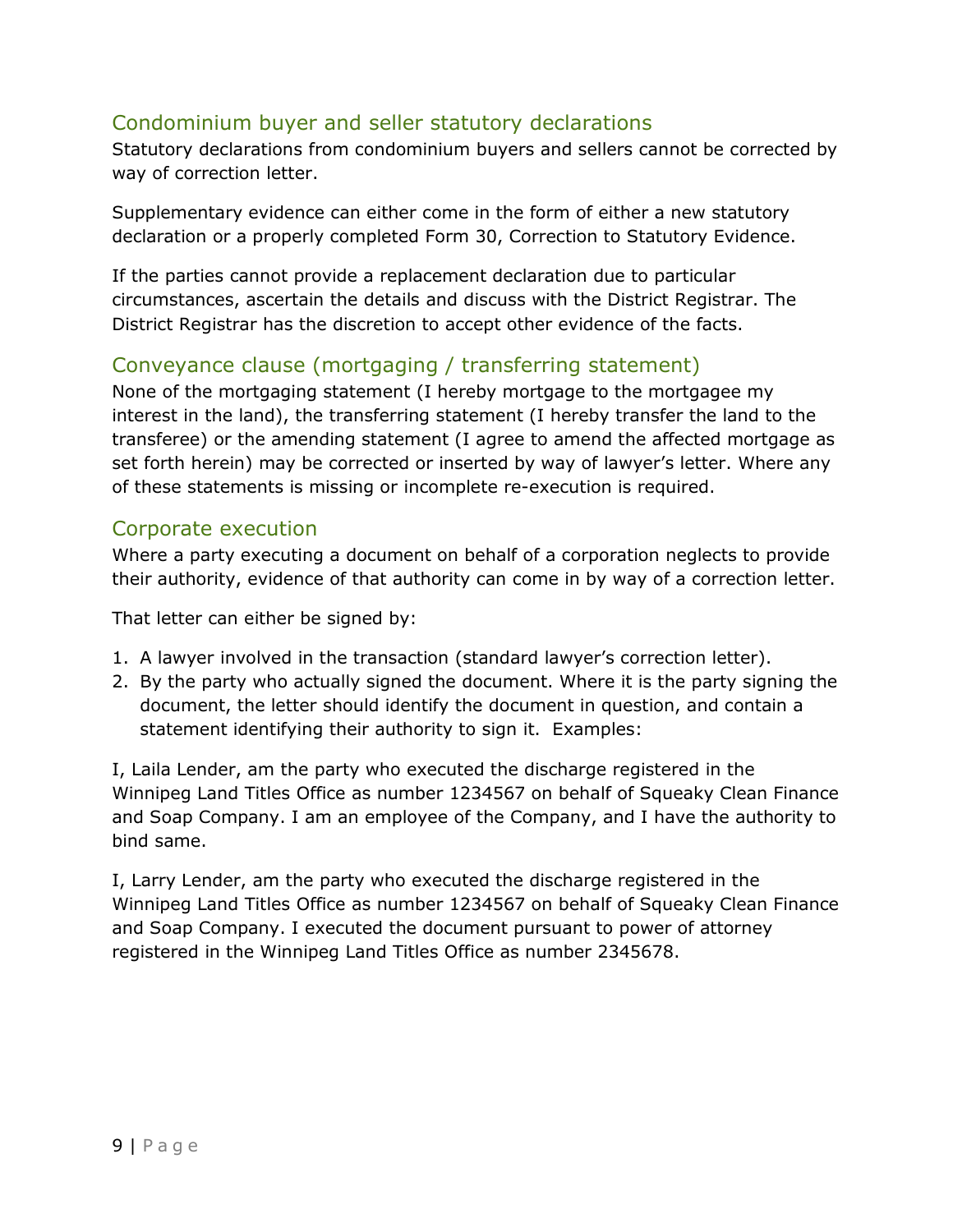## Corrections after document accepted

Once an instrument has been accepted, corrections to the instrument cannot be made by way of correction letter or through the supply of supplementary materials.

Corrections and additions to an instrument that has been accepted must be made using a means that leaves a clear paper trail, one that identifies the nature and date of the correction/addition.

Such corrections should be made using the amending agreement, or where appropriate, the request/transmission.

## The Farmlands Ownership Act

Missing or incomplete evidence under The Farmlands Ownership Act can be corrected with a lawyer's correction letter or with the Form 30, Correction to Statutory Evidence.

#### The Homesteads Act

General policy

- Homestead Act evidence, consents, releases, discharges of homestead notices, and discharges of dower caveats cannot be corrected with a lawyer's letter.
- Evidence under The Homesteads Act evidence must be provided by the relevant owner directly.
- A document where The Homesteads Act evidence has been altered without reexecution will not be accepted.

Form 30 or affidavit or statutory declaration to fix evidence

• Defective or missing evidence under The Homesteads Act evidence can be clarified, corrected or inserted with either Form 30, Correction of Statutory Evidence, or with a supplementary affidavit or statutory declaration.

Use of the Declaration as to Possession:

- A sworn document known as a *Declaration as to Possession* is prepared by lawyers involved in real property conveyancing. This document often contains evidence pursuant to The Homesteads Act.
- Where a land titles document requires evidence pursuant to The Homesteads Act and that evidence is either insufficient (a partial statement such as, "My cotransferor is my spouse") or completely missing, land titles can rely on the statements contained in a Declaration as to Possession.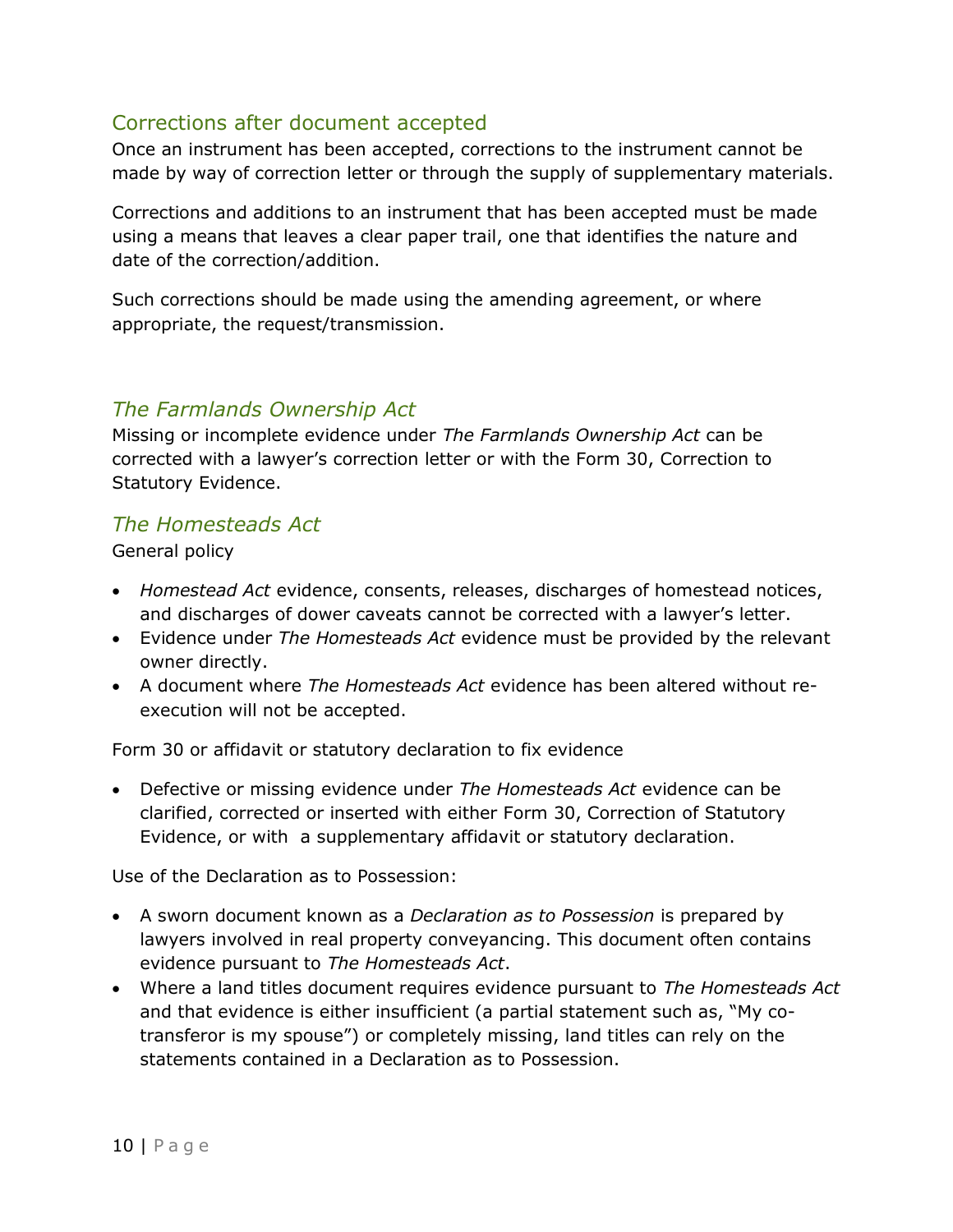- The declaration must:
	- o Be the original or a scan of the original; and
	- $\circ$  Contain evidence that does not contradict evidence already be in the document. If the evidence in the document is wrong (as opposed to being merely insufficient) it must be corrected by Form 30 or with an affidavit of statutory declaration.

#### Land transfer tax and fair market value

Missing or incomplete evidence as to fair market value can be corrected by way of a lawyer's correction letter or with the Form 30, Correction to Statutory Evidence.

Exemptions from the payment of land transfer tax:

- Land transfer tax exemption evidence cannot be corrected with a lawyer's letter.
- Tax exemption evidence must be provided by the party acquiring the interest in land that is tax exempt.
- Defective or missing exemption evidence can be fixed with either Form 30, Correction of Statutory Evidence, or with a supplementary affidavit or statutory declaration.

#### Lender's correction policy

Banks, credit unions and other financial institutions (as defined in s. 72(2) of The Real Property Act) are able to correct certain errors in mortgages and amending agreements, provided the correction fits within one of the following scenarios:

Scenario 1:

There is a missing encumbrance (of any kind, even a so called minor encumbrance) in a mortgage or amending agreement.

Solution:

Obtain a letter from the lender making the document subject to the encumbrance. The letter must instruct land titles to make the mortgage document subject to the missing encumbrance. The letter must be signed by an employee of the bank or credit union and must contain a statement confirming that employment and confirming they have the authority to make the correction.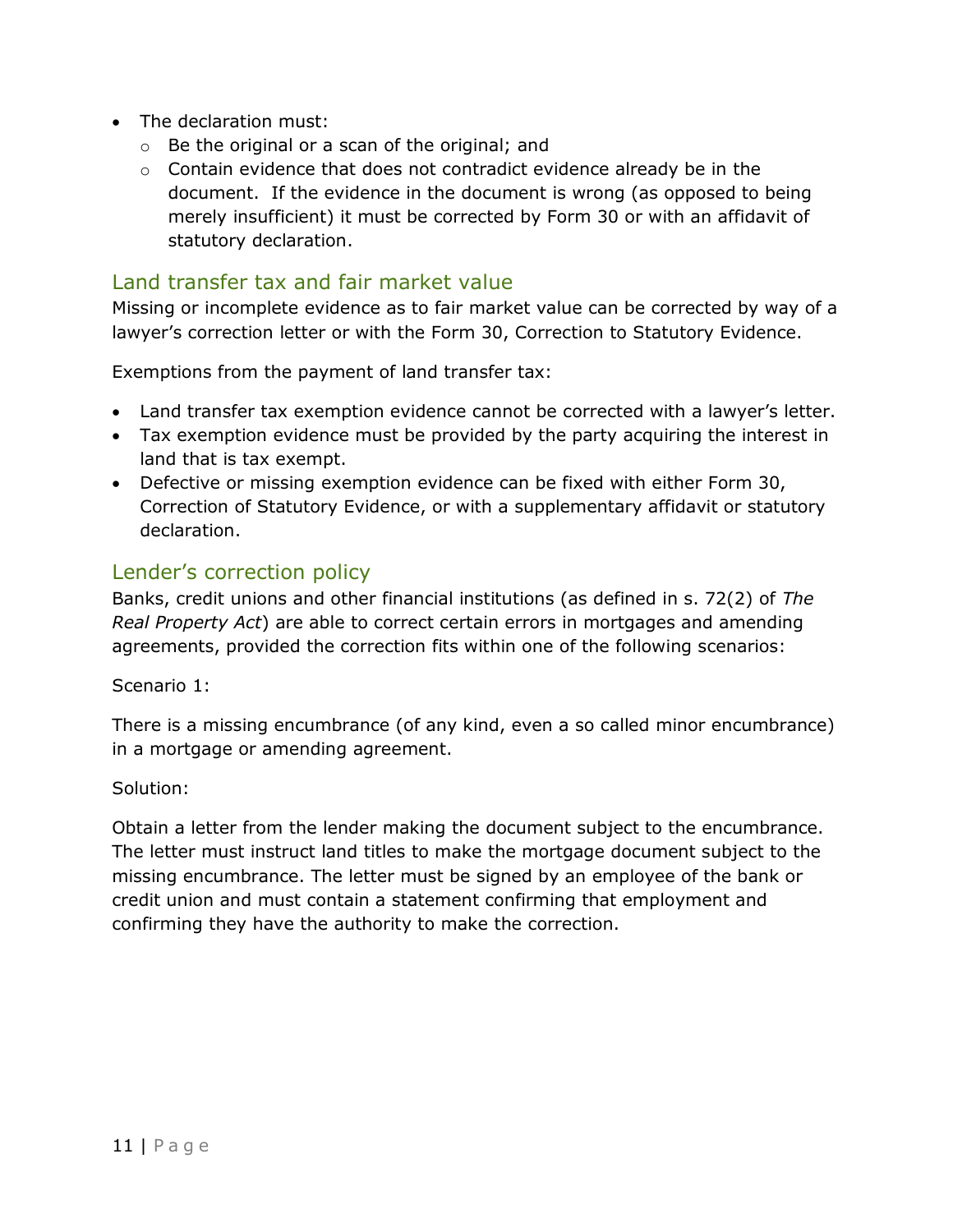Scenario 2:

Nothing is struck out from:

- Statements one or two in the signature of mortgagor(s)/encumbrance(s) box of the mortgage;
- Statements one or three in the signature of registered owner(s) of mortgage/encumbrance box of the amending agreement; or
- Statements one, three or four in the signature of registered owner(s) of land box of the amending agreement.

Solution:

Ignore.

Scenario 3:

A date is missing beside a signature.

Solution:

Request a letter from the lender. This letter must be signed by the actual party who witnessed the execution and must confirm this fact together with the date of execution:

I, Anna Thompson can confirm that on June 3, 2013 I witnessed the signature of Penelope Anderson in the mortgage registered in the Winnipeg land titles office as number 1234567/1.

Scenario 4:

Particulars of a witness (name, position and address) are missing.

Solution:

Request a letter from the lender. This letter must be signed by the actual witness.

Scenario 5:

Evidence under a particular act (such as The Homesteads Act, The Tax Administration and Miscellaneous Taxes, The Farm Lands Ownership Act, The Real Property Act) is insufficient, missing or incorrect.

Solution:

Obtain a properly completed Form 30, Correction of Statutory Evidence, and a letter identifying the document and the evidence that is to be corrected.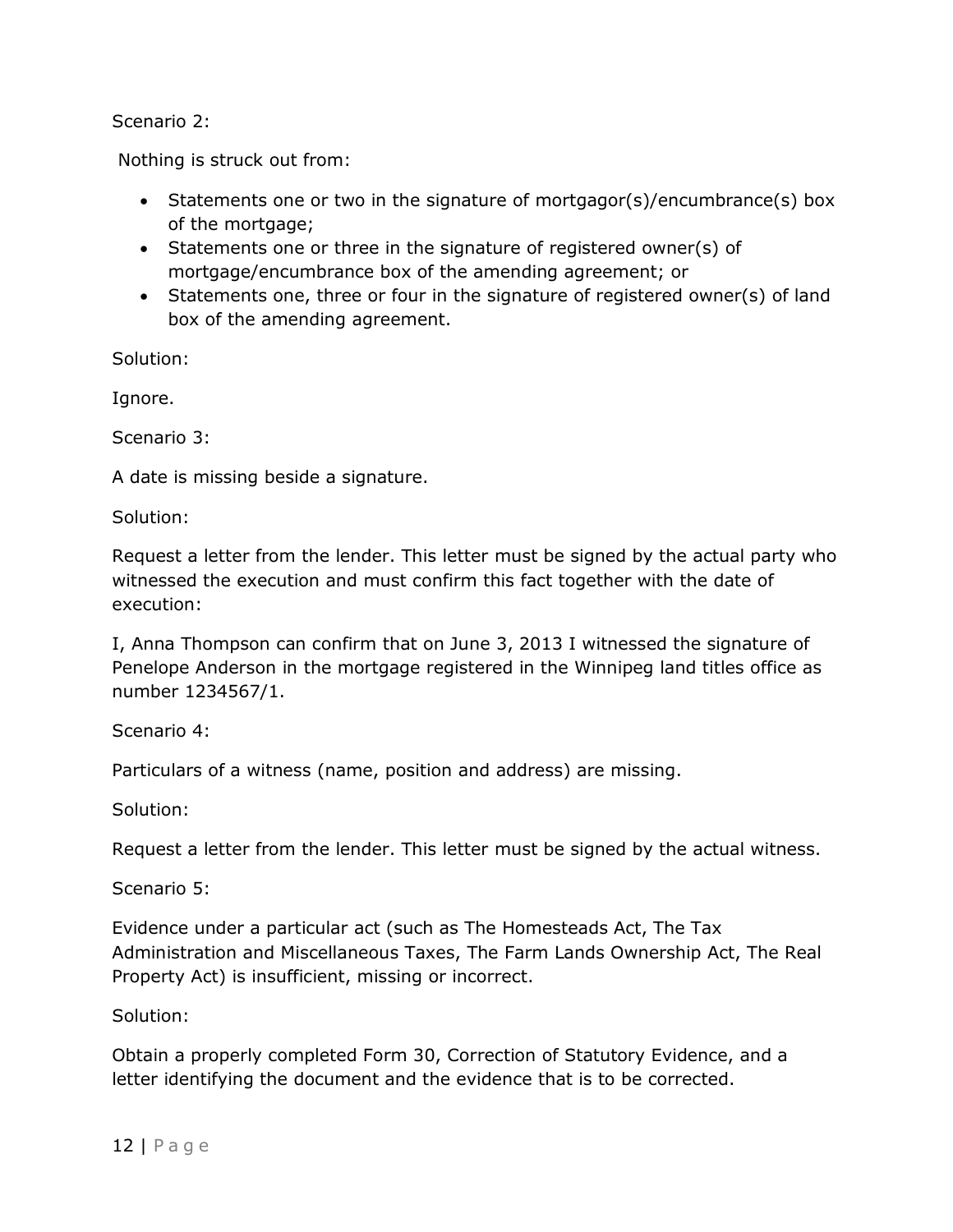Scenario 6:

Any errors not covered in the previous five scenarios

Solution:

Reject.

#### Missing evidence on signature page

Where evidence is missing or not properly selected on the signature page for a smart form, this can be corrected with either the form 30 or a scan of a new signature page. The registrant cannot correct this defect by selecting or entering the appropriate evidence on the existing signature page. This is because at the time the page was signed, that evidence was not present. Where a replacement signature page is provided, it must:

- 1. Have the same security features as are on the document
- 2. Be properly witnessed
- 3. Be dated with the date of the new signature
- 4. Be accompanied by a letter from the registrant confirming that the new signature page is to replace the old page.

#### Missing mines and minerals reservation

Where a title contains a reservation of mines and minerals and a document is registered that is silent in that regard, the document must be corrected in the ordinary fashion. Document examiners cannot on their own initiative add a mines and minerals reservation to the legal description in the instrument. The only exception to this policy is where the reservation is one contained in the original grant from the crown. In these cases we do not need to add in the reservation in the document.

#### Missing or incomplete date

Where the date is either missing or incomplete in an affidavit or statutory declaration, a letter can be obtained confirming the signing date. This letter must be signed by the witness to the signature in question and it must contain sufficient detail to identify the subject affidavit or statutory declaration.

This policy is restricted to the date and does not extend in any way to the content of the affidavit or statutory declaration.

This policy also applies to missing or incomplete dates in land titles documents. Such documents can also be corrected in accordance with the general correction policy where the policy so allows.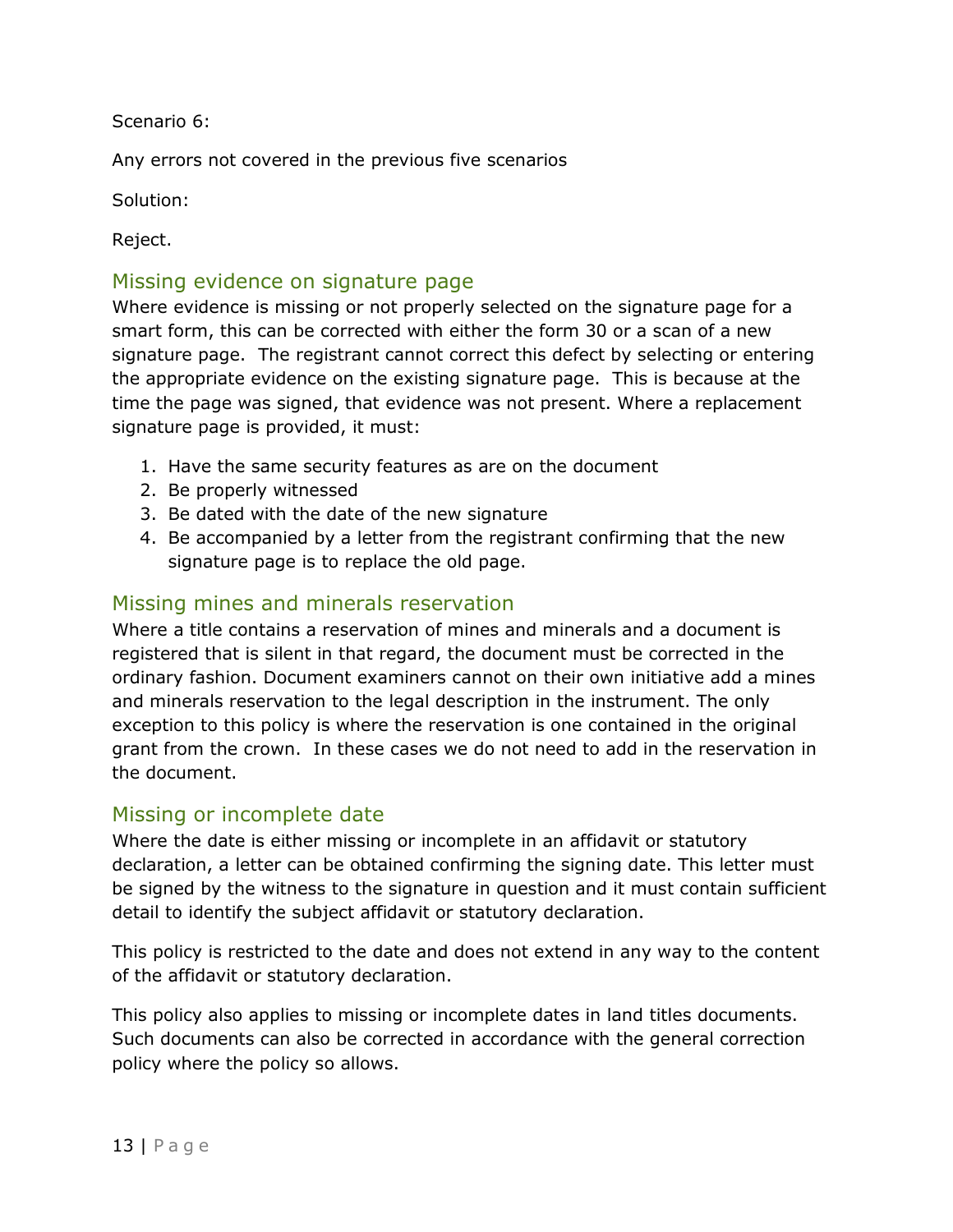## Missing signatures in smart forms

Where the signature of either a party or a witness is missing from the signing page of a smart form, this defect cannot be remedied with the Form 30.

Missing signature of a party

Where the signature of a party to a smart form is missing, a scan of a new signature page for that party can be obtained, subject to the following:

- 1. The security features on the replacement page must be the same as on the document
- 2. The replacement page must be properly witnessed (does not apply for caveat)
- 3. The page must be accompanied by a letter from the registrant confirming that the new signature page is to replace the old page.

#### Missing signature of a witness

A missing witness signature can be corrected in two different ways, depending on the circumstances. It is the responsibility of the registrant to determine the appropriate way.

Where the signature of a witness to a smart form is missing, but the witness saw the party sign the signature page, the witness can sign the signature page and send in a new scan of it. This page must be accompanied by a letter from the registrant confirming that the new signature page is to replace the old page.

Where the signature of a witness to a smart form is missing because the signature of the party to the form was not witnessed, a new signature page must be signed by both the party and the witness. It must:

- 1. Have the same security features as are on the document
- 2. Be dated with the date of the new signature and not the defective signature
- 3. Be accompanied by a letter from the registrant confirming that the new signature page is to replace the old page.

#### Missing signature of a solicitor and agent

Where the signature of a solicitor and agent providing either fair market value or Farm Lands Ownership Act evidence in smart form transfer is missing, this can be remedied either with a properly drafted lawyer's correction letter providing the evidence or with a scan of a new signature page for that party, subject to the following: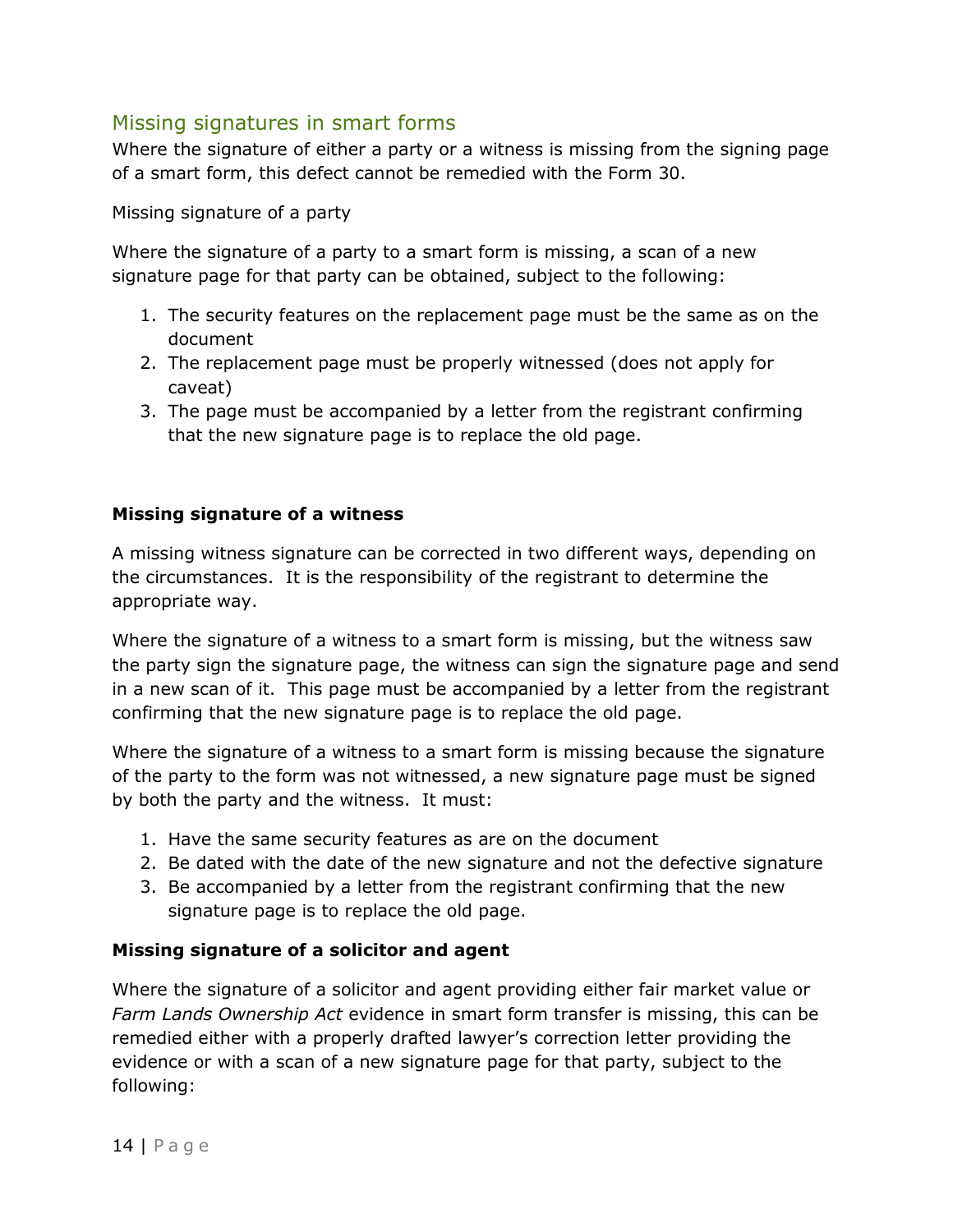- 1. The security features on the replacement page must be the same as on the document
- 2. The page must be accompanied by a letter from the registrant confirming that the new signature page is to replace the old page.

## Security features do not match

Where the smart form security features (the 32 digit security code and corresponding image) in the form are not identical to the security features in the accompanying signature pages, the document may be able to be corrected.

Contact the client to determine where the problem lies; is the document correct or are the signature pages correct?

- If the document is correct, and the signature pages are not, the document can be corrected. The client can submit the correct signature pages, together with a letter requesting that land titles replace the signature pages with the correct pages and delete the incorrect ones. The incorrect pages are to be deleted.
- If the signature pages are correct and it is the document that is incorrect, the series is to be rejected. This error cannot be fixed with the correction policy because the client has registered the wrong document.

## Substitute documents

Where a client needs to substitute an entire document due to a deficiency in the original document both documents are to be retained and clearly marked. The new document is to be marked by the land titles staff as "supplementary evidence, page 1 of 2/supplementary evidence, page 2 of 2" and the original document is to be marked with, "see supplementary document".

Because these new documents are merely supplementary, being provided for the purpose of addressing or correcting some deficiency in the primary document, they do not need to be file copies of the original document and can in fact be dated after the date of the original document.

Supplementary documents are not to receive their own registration number or bar code.

All such supplementary documents must be approved by the District Registrar. Supplementary documents are to be accepted in lieu of rejection only where rejection would cause an unacceptable consequence as determined by the District Registrar.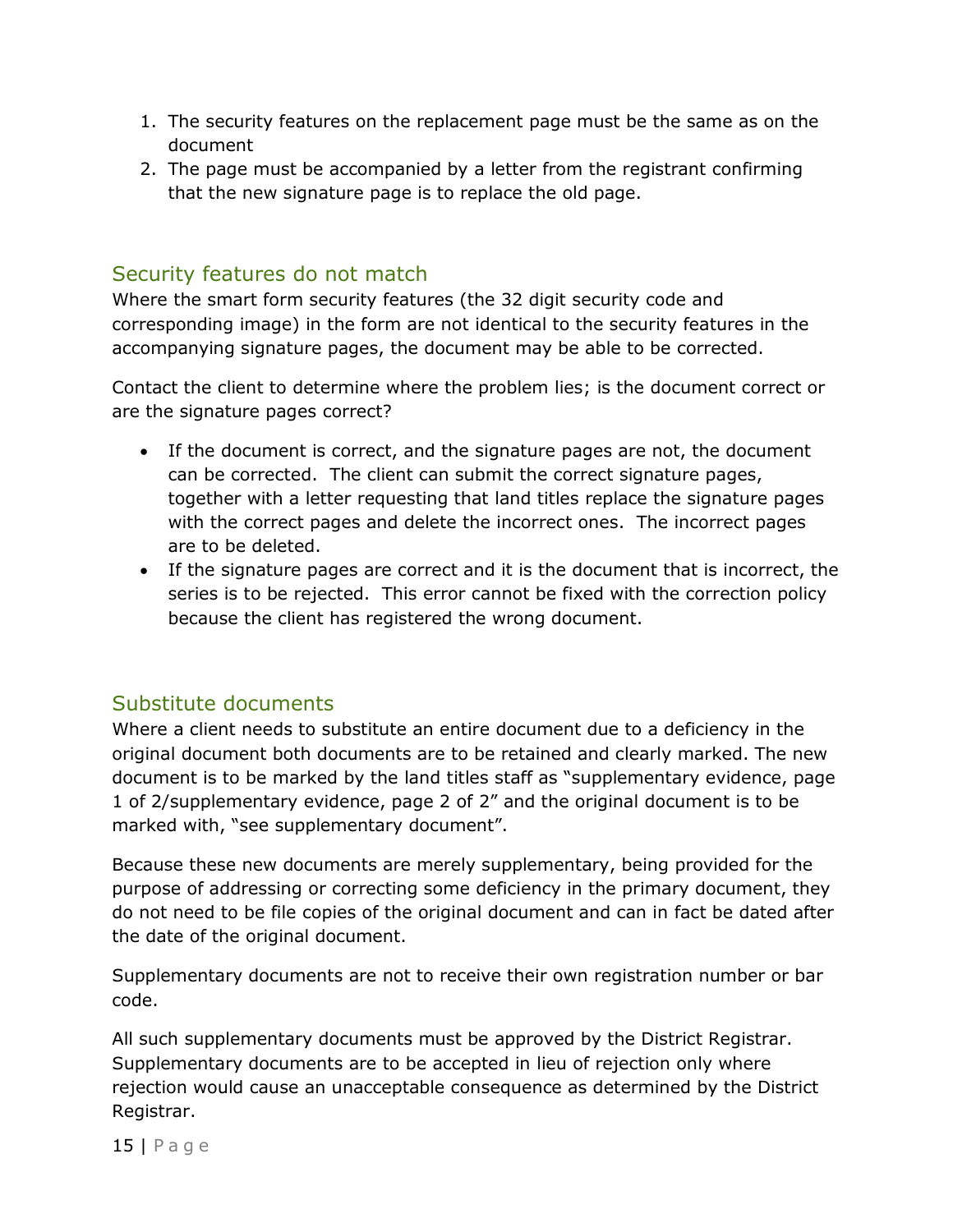#### Substitute pages

Where a large document such as an easement, a condominium declaration or a debenture contains errors or is incomplete do not replace pages of the document on behalf of the client with substitute or slip pages. Instead the document is to be rejected and returned to the client. Any changes made by the client once the document is in their possession and control is not our business or responsibility.

Where the client wants to attend the land titles office in person, the document can be temporarily provided to the client for the limited purpose of changing pages. The client is not to be permitted to remove the document from the office.

This restriction does not apply where the pages are completely missing. In these cases the document can be retained and the missing pages can be forwarded to land titles staff member by the registrant.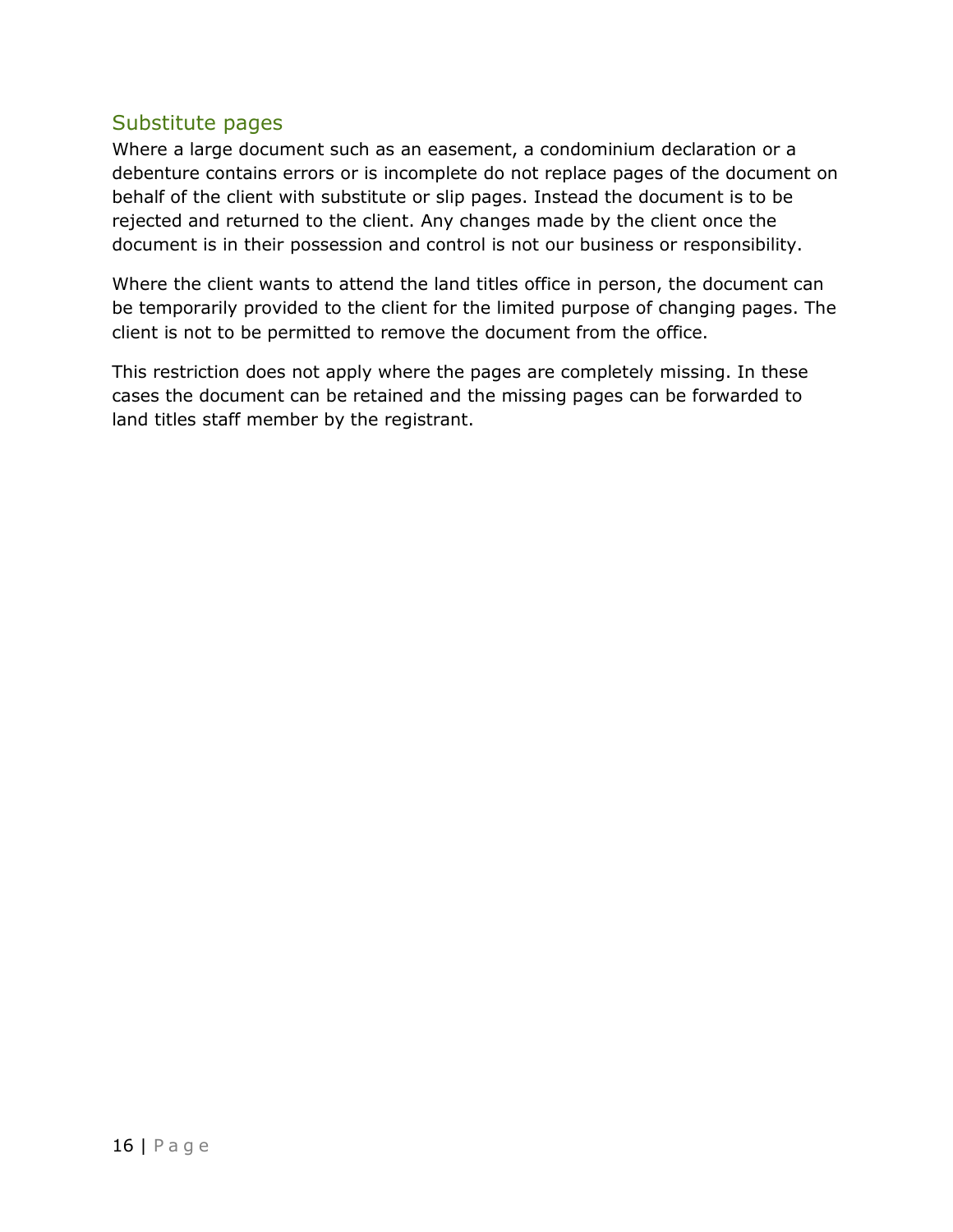# Specific Documents

## **Caveats**

Caveats can be corrected by way of a correction letter from any of:

- The caveator
- A person who has signed the caveat as agent for the caveator
- The lawyer for the caveator
- The registering lawyer

Executed agreements attached to caveats cannot be corrected in this manner.

#### Condominium notice of lien

Rejecting a condominium lien can have very serious ramifications for the relevant condominium corporation. Often they have very tight registration timelines. Because of this, the correction policy will apply to condominium liens.

Where the lien is registered by a law firm we will accept correction letters for the body of the document and either Form 30, Correction to Statutory Evidence, or supplementary affidavits/affirmations for deficiencies with the affidavit verifying claim.

Where a lien is registered by an individual or a management company we will accept supplementary affidavits/affirmations for deficiencies with the affidavit verifying claim.

#### **Discharges**

Discharges can be corrected by way of a correction letter from any of:

- The owner of the instrument affected by the discharge
- The agent who has signed the discharge where that agent is otherwise authorized to sign the discharge (for example they signed the original registration as agent)
- The lawyer for the owner of the instrument
- The registering lawyer.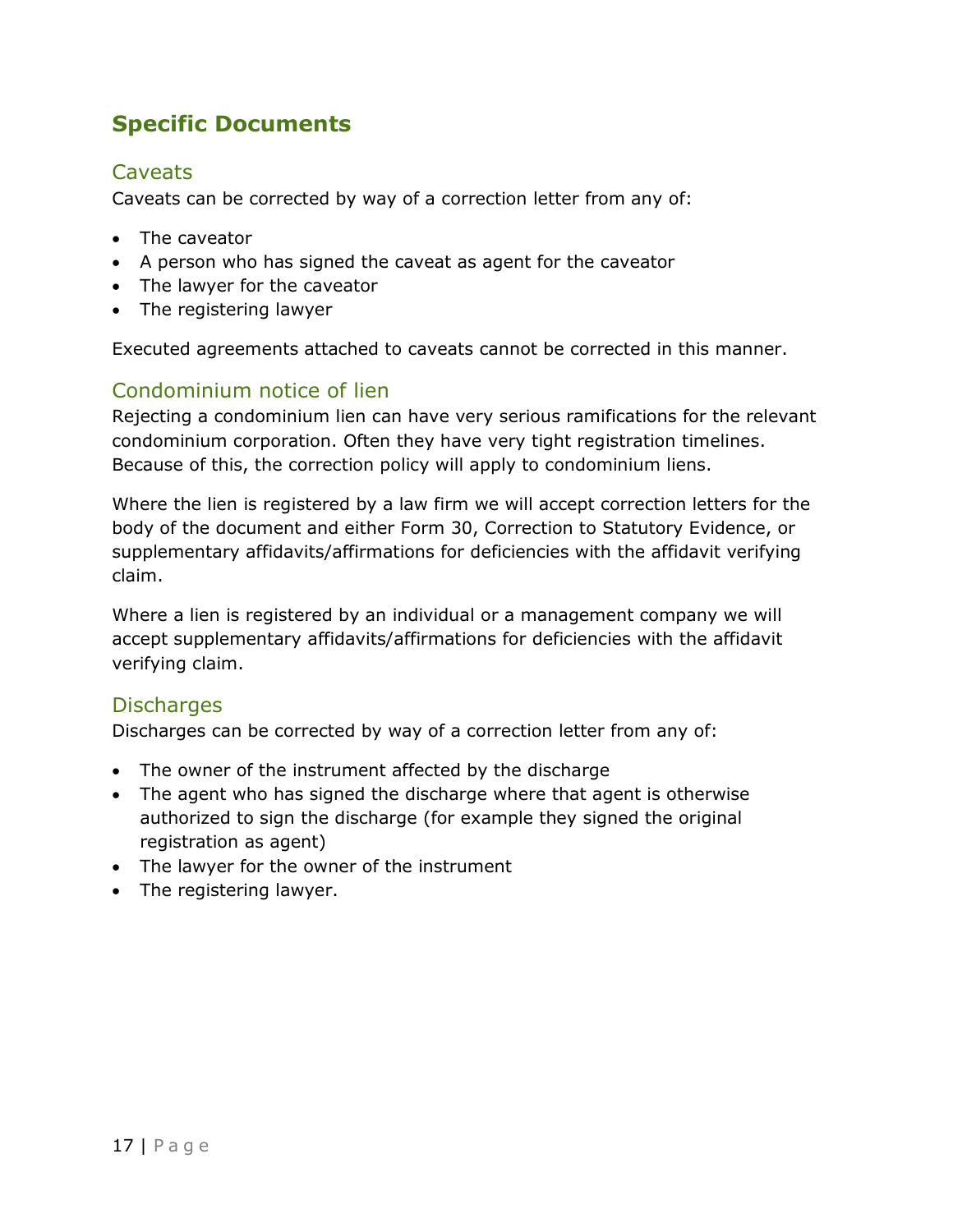## Notice Exercising Power of Sale

Deficiencies in Notices Exercising Power of Sale (NEPS) cannot be corrected by correction letter. If the document is not suitable for registration, it is to be rejected.

This strict policy is in place because the NEPS form is served on the owners and encumbrancers of the affected land following registration and it must be clear and straightforward – letters directed to Land Titles correcting errors will only serve to confuse the document.

In order to alleviate some of the delay caused by this policy, the party rejecting the NEPS will advise the registrant by email that their NEPS is being rejected and why it is being rejected. This will allow the registrant the opportunity to immediately register a replacement NEPS, without having to wait for the rejection to arrive in their office.

## Personal Property security notices

Personal Property Security Act notices can be corrected by way of a correction letter from any of:

- The secured party
- A person signing the notice as agent for the secured party
- The lawyer for the secured party
- The registering lawyer

#### **Schedules**

Where a client has not identified a schedule in the manner specified in the rules contained in the schedule completion policy, a lawyer's letter can be obtained to correct the deficiency. A sample of a schedule correcting letter can be found in attachment three.

## Agreements and declarations

Subject to certain specified exceptions, the correction policy does not extend to the correction of the content of agreements and declarations registered at land titles. This includes statutory easements, easement, party wall and right of way agreements and declarations, conforming construction agreements, development scheme declarations and agreements, leases, debentures, agreements attached to caveats and condominium declarations.

Exceptions:

- Missing, incorrect or incomplete evidence under The Homesteads Act can be cured by evidence in a Form 30, Correction to Statutory Evidence or in a supplementary affidavit or statutory declaration.
- Missing grantee/registrant's address for service can be cured by correction letter.
- Missing title numbers Can be cured by correction letter.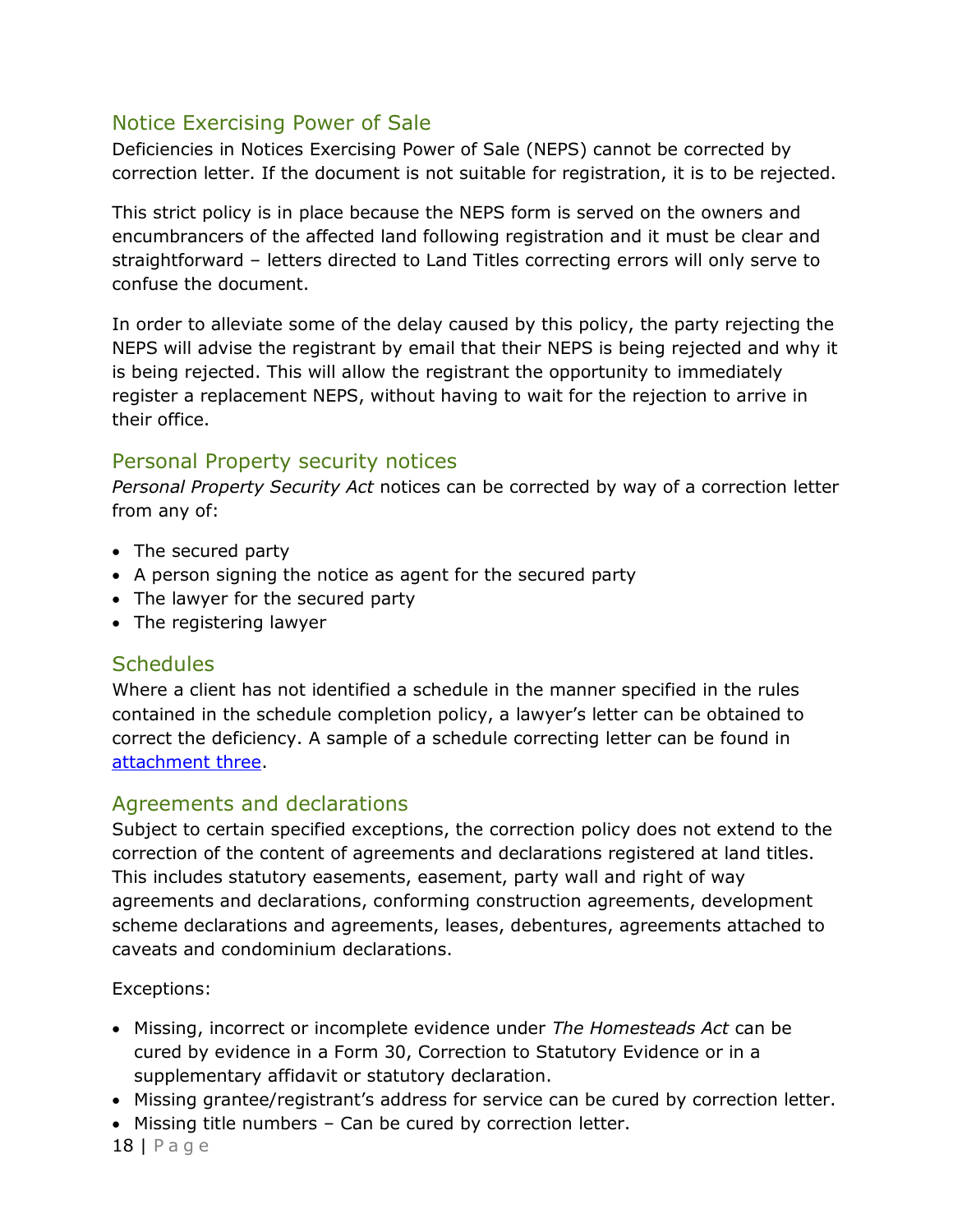# Attachment One

| <b>Attachment One</b>                                                                                                                                                                                                                                                                                                                                                                            |                                           |                                                                                                  | This statement is required                                                                                                                 |  |  |
|--------------------------------------------------------------------------------------------------------------------------------------------------------------------------------------------------------------------------------------------------------------------------------------------------------------------------------------------------------------------------------------------------|-------------------------------------------|--------------------------------------------------------------------------------------------------|--------------------------------------------------------------------------------------------------------------------------------------------|--|--|
| <b>Land Titles Office</b>                                                                                                                                                                                                                                                                                                                                                                        |                                           |                                                                                                  | because we will only allow<br>errors to be corrected; we will<br>not allow the substance of a                                              |  |  |
| Attention:                                                                                                                                                                                                                                                                                                                                                                                       | , Document Examiner                       | document to be altered.                                                                          |                                                                                                                                            |  |  |
| Dear Sir/Madam:                                                                                                                                                                                                                                                                                                                                                                                  |                                           |                                                                                                  |                                                                                                                                            |  |  |
| Correction of Transferee in Transfer Number 2345676/3<br>RE:                                                                                                                                                                                                                                                                                                                                     |                                           |                                                                                                  | These three<br>paragraphs are <b>all</b>                                                                                                   |  |  |
| A. Please correct Transfer Number 2345676/3 as follows:                                                                                                                                                                                                                                                                                                                                          |                                           |                                                                                                  | required to prove<br>authority where                                                                                                       |  |  |
| Change the name of the Transferee from Jon Jines to John Jones                                                                                                                                                                                                                                                                                                                                   |                                           |                                                                                                  | more than one<br>lawyer is involved                                                                                                        |  |  |
| B. This is a correction of a typographical error and is not a change in party;<br>C. I am the solicitor for the Transferee John Jones; $\triangleleft$                                                                                                                                                                                                                                           |                                           |                                                                                                  | in the transaction.                                                                                                                        |  |  |
| D. I have my client's authority to make this change; and $\leftarrow$<br>E. I have received the authority from the solicitor for the Transferor to make this<br>change.                                                                                                                                                                                                                          |                                           |                                                                                                  |                                                                                                                                            |  |  |
| RE:<br>Correction of Legal in Transfer Number 2345676/4<br>A. Please correct Transfer Number 2345676/4 as follows:                                                                                                                                                                                                                                                                               |                                           | altered.                                                                                         | This statement is required because<br>we will only allow errors to be<br>corrected; we will not allow the<br>substance of a document to be |  |  |
| Change the legal description from Lot 1 Block 2 Plan 33 to Lot 1 Block 22 Plan<br>33                                                                                                                                                                                                                                                                                                             |                                           |                                                                                                  |                                                                                                                                            |  |  |
| B. This is a correction of a typographical error and is not a change in the land<br>conveyed;<br>C. I am the solicitor for the Transferee John Jones;<br>D. I have my client's authority to make this change; and<br>E. I have received the authority from the solicitor for the Transferor to make this<br>change.                                                                              |                                           |                                                                                                  |                                                                                                                                            |  |  |
| Correction of Mortgage Number 2345678/5<br>RE:                                                                                                                                                                                                                                                                                                                                                   |                                           |                                                                                                  |                                                                                                                                            |  |  |
| A. Please correct Mortgage Number 2345678/5 as follows:<br>1. Make the document subject to Caveat 1234567/5; and<br>2. Make the document subject to the mortgage from John Jones to The Royal<br>Bank of Canada registered immediately prior in series to Mortgage number<br>2345678/5 as number 2345677/5.<br>B. I am the solicitor for the Mortgagor John Jones and the Mortgagee, The Bank of |                                           |                                                                                                  |                                                                                                                                            |  |  |
| Montreal.                                                                                                                                                                                                                                                                                                                                                                                        |                                           |                                                                                                  |                                                                                                                                            |  |  |
| C. I have both of my clients' authority to make the above changes.                                                                                                                                                                                                                                                                                                                               |                                           |                                                                                                  |                                                                                                                                            |  |  |
| <b>July 2019</b>                                                                                                                                                                                                                                                                                                                                                                                 | other<br>lawyers<br>authority is required | This statement makes it clear that no<br>are involved<br>transaction and therefore that no other | the<br>in.                                                                                                                                 |  |  |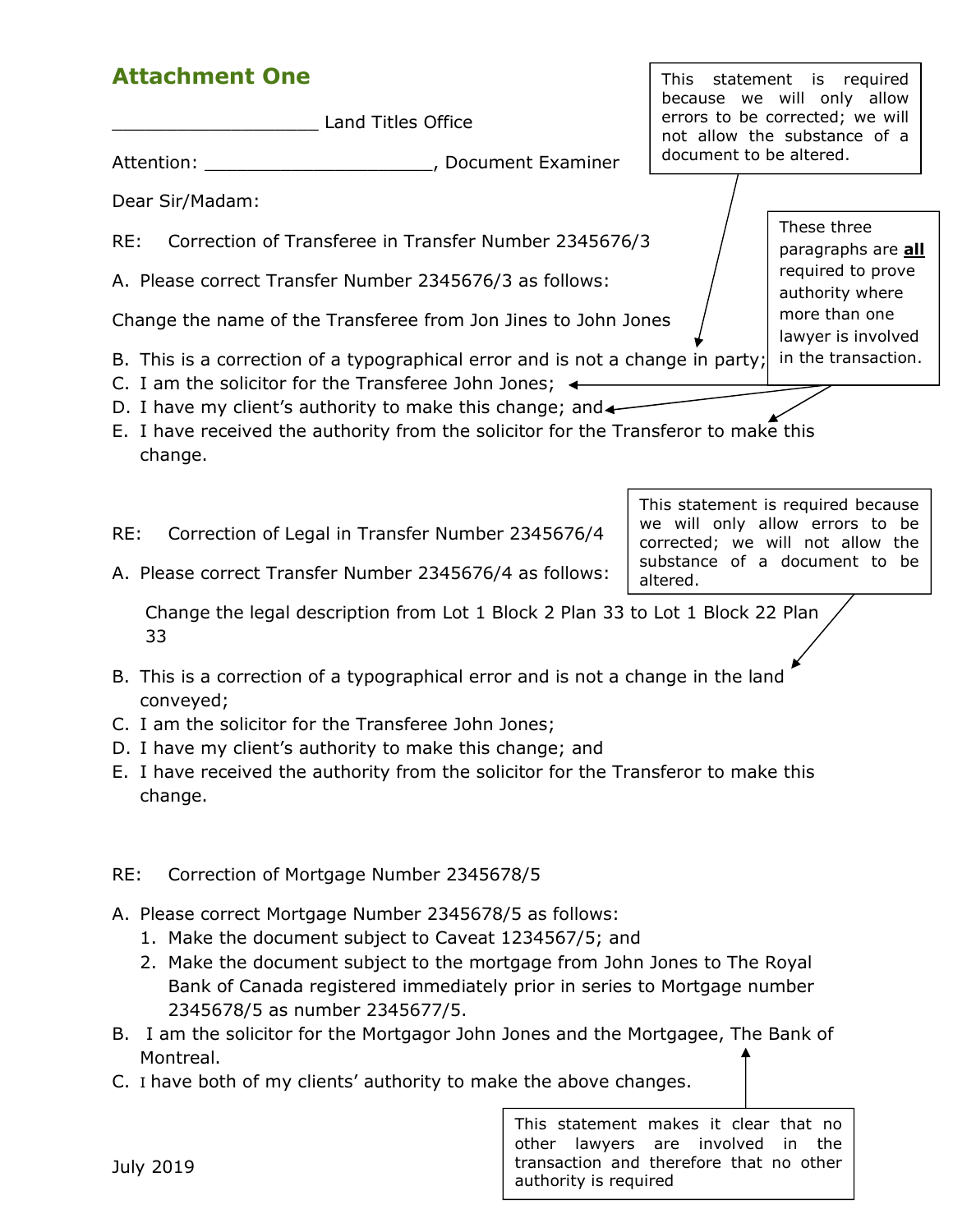#### RE: Correction of Transfer Number 2345679/1

A. Please correct Transfer Number 2345678/1 as follows:

Add the words "As Joint Tenants" following the names of the transferees.

- B. As a result of an oversight at the time the transferred was prepared no interest was typed onto the transfer. This is the interest the parties intended.
- C. I am the solicitor for the Transferor Susan Thomas and the Transferees John Jones and Mary Jones.
- D. I have all of my clients' authority to make the above change.

Yours truly,

Barrister and Solicitor Please note: All letters of correction must be signed by the lawyer. Land Titles will not accept a letter signed by a secretary or a paralegal.

This statement makes it clear that no other lawyers are involved in the transaction and therefore that no other authority is required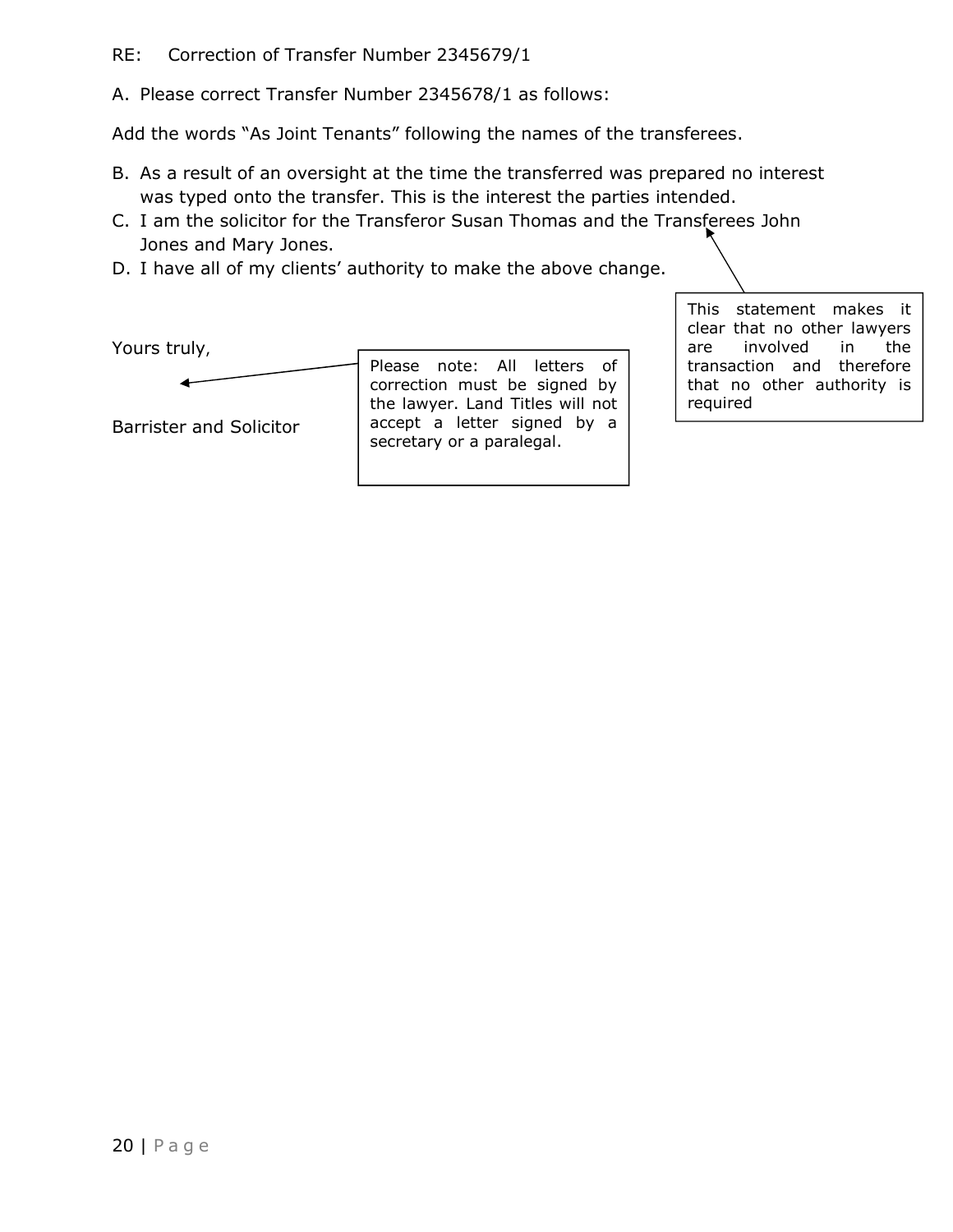# Attachment Two

Date: \_\_\_\_\_\_\_\_\_\_\_\_\_\_\_

\_\_\_\_\_\_\_\_\_\_\_\_\_\_\_\_\_\_\_\_\_\_\_Land Titles Office

Attention: District Registrar

Dear Sir:

RE: Correction of Document by Lawyer Attending in Person

Correction of Instrument Number \_\_\_\_\_\_\_\_\_\_\_\_\_\_\_/\_\_\_\_\_

A. Please correct Instrument Number \_\_\_\_\_\_\_\_\_\_\_\_\_\_\_\_\_\_\_\_\_\_\_\_\_\_\_\_\_\_\_ as follows:

(Please specify the correction required and any relevant supporting explanation.)

| transferor, etc.).                                                  |
|---------------------------------------------------------------------|
| C. I have (both of ) my client's authority to make this change; and |
| D. I have received the authority from the solicitor for the         |
| <b>EXAMPLE 2018</b> To make this change.                            |
|                                                                     |
| Yours truly,                                                        |
|                                                                     |
|                                                                     |
| Signature:                                                          |
|                                                                     |
|                                                                     |
| $21$   Page                                                         |
|                                                                     |